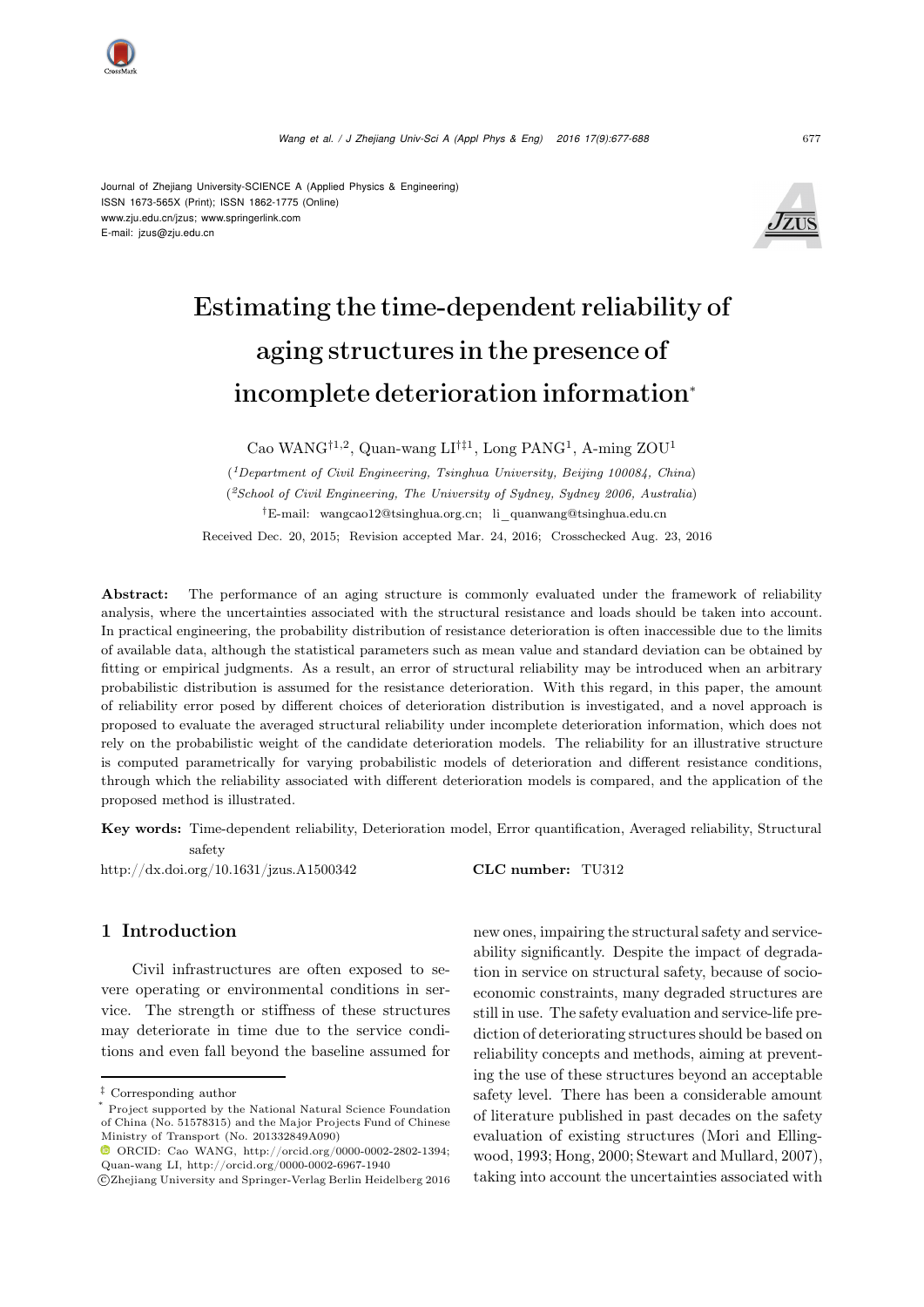structural resistance and applied load models. The work by Mori and Ellingwood (1993) was one of the first attempts to assess time-dependent reliability of structures considering both the randomness of resistance and the stochastic nature of load, and was used to predict the remaining service-life of deteriorating concrete structures (Enright and Frangopol, 1998; Mori and Ellingwood, 2006). Li Q.W. *et al.* (2015) improved the work by Mori and Ellingwood (1993) and proposed an explicit method for time-dependent reliability analysis of aging structures subjected to non-stationary loads. In these existing methods, the presence of the probability distribution of resistance deterioration is essentially necessary for structural reliability analysis when taking into account the uncertainty associated with the time-variant resistance. Practically, the main characteristics of resistance deterioration (e.g., the mean value and/or the standard deviation) can be obtained by either experimental laboratory data (Paik and Kim, 2012; Mohd and Paik, 2013; Ma *et al.*, 2013; Mohd *et al.*, 2014) or in-situ inspection following established standards or manuals (AASHTO, 2008; MOT, 2011; Wang *et al.*, 2015). However, the probabilistic distribution of degraded resistance often remains unaddressed due to the limits of available data (Ellingwood, 2005). While this rough estimate of deterioration condition is widely employed for reliability analysis of aging structures in engineering practice, the question arises then regarding (1) the error of reliability induced if one chooses empirically the deterioration probabilistic model and (2) how to estimate the structural reliability under incomplete deterioration information.

The scope of this paper is to discuss the estimate of time-dependent reliability of aging civil structures under incomplete deterioration information. The role of deterioration model choice in structural reliability is investigated, where five candidate deterioration models, namely uniform, normal, Beta, aftermentioned inverse-lognormal, and Gamma distributions, are discussed. A new method is developed for the estimate of averaged structural reliability under incomplete deterioration information, which is independent of the probabilistic weight of the candidate models. Illustrative examples are also presented to demonstrate the application of the proposed method and to compare the reliabilities associated with different deterioration models.

#### 2 Structural reliability analysis

Consider the reliability of a structure over time interval  $(0, T]$ , where significant load events occur randomly in time with random intensities. Suppose that the load intensity varies negligibly during the interval in which it occurs without dynamic response, and the duration of each load is small enough. With this, the sequence of loads may be treated as a Poisson point process (a discrete stochastic process). If the sequence of loads,  $S_1, S_2, \ldots, S_n$ , occur at time points  $t_1, t_2, \ldots, t_n$  during  $(0, T]$ , then the structural time-dependent reliability,  $L(T)$ , is written as

$$
L(T) = \Pr[R(t_1) > S_1 \cap \dots \cap R(t_n) > S_n], \quad (1)
$$

where Pr[·] denotes the probability of the event in the bracket, and  $R(t_1), R(t_2), \ldots, R(t_n)$  are the resistances corresponding to times  $t_1, t_2, \ldots, t_n$ , respectively. While the structural deterioration process is indeed a complex non-stationary stochastic process (Dieulle *et al.*, 2003; Saassouh *et al.*, 2007; Wang *et al.*, 2015), neither fully-correlated nor statistically independent by nature, Li Q.W. *et al.* (2015) revealed that the assumption of fully-correlated deterioration is reasonable for reliability analysis producing acceptable error. As a result, in this study, the resistance deterioration process is assumed to be a fully-correlated one, which means that the overall trajectory of deterioration will be determined as soon as the deterioration type and the deterioration value at any time are given.

Now, if the sequence of load effects,  $S_1, S_2, \ldots$ ,  $S_n$ , is modeled as a stationary Poisson process with time-invariant occurrence rate  $\lambda$ , and each load effect is statistically independent with cumulative density function (CDF) of  $F_S(s)$ , under the assumption that the deterioration process is deterministic, we have (Mori and Ellingwood, 1993)

$$
L(T) = \exp\left\{-\int_0^T \lambda[1 - F_S(r(t))]dt\right\}, \quad (2)
$$

where  $r(t)$  is the deterministic resistance at time t. More generally, if the load process is a non-stationary one with time-variant occurrence rate  $\lambda(t)$  and timedependent CDF of load corresponding to time  $t$ ,  $F_S(s, t)$ , Eq. (2) becomes (Li Q.W. *et al.*, 2015)

$$
L(T) = \exp\left\{-\int_0^T \lambda(t)[1 - F_S(r(t), t)]dt\right\}.
$$
 (3)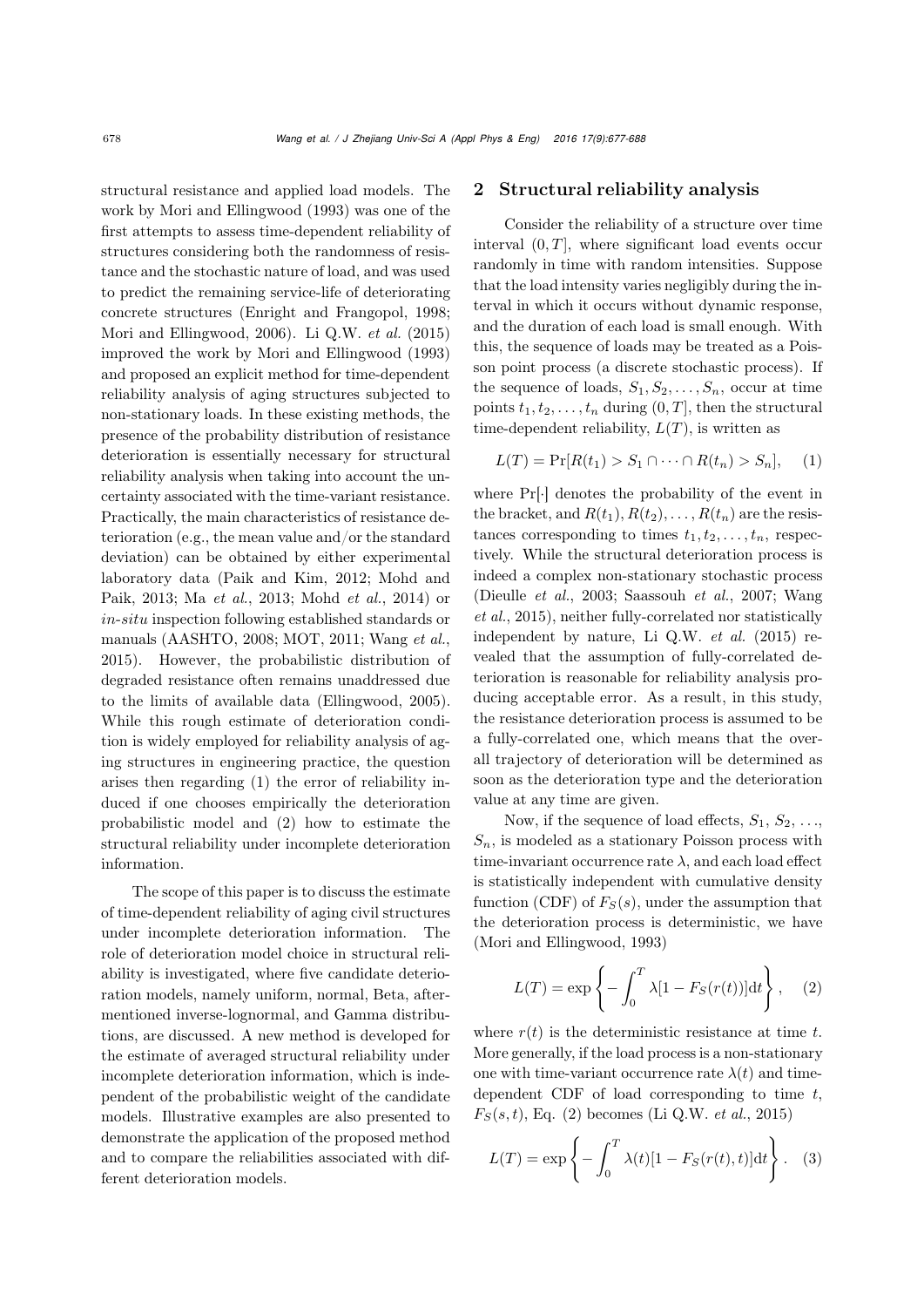## 3 Probabilistic model of resistance deterioration

The varying of material properties of structures over time impacts structural performance and service life. A frequently-used model to describe the fullycorrelated resistance deterioration of aging structures is

$$
R(t) = R_0 \cdot [1 - G(t)],
$$
 (4)

where  $G(t)$  denotes the deterioration function, which is a mechanism-related process by nature.  $G(t)$  takes the form of  $G(t) = K \cdot t^{\alpha}$ , where K and  $\alpha$  are parameters determining the deterioration rate and shape, respectively. The parameter  $K$  is a random variable reflecting the uncertainty associated with  $G(t)$ , while the value of  $\alpha$  is related to the dominant deterioration mechanism of interest. Deterioration of concrete due to expansive aggregate reactions or sulfate (or other chemical) attack is nonlinear; when the loss of rebar diameter due to active general corrosion is governed by Faraday's law, and the loss of rebar area is approximately linear for small losses due to corrosion, the deterioration of flexural capacity is approximately linear (Clifton and Knab, 1989; Mori and Ellingwood, 1993). Correspondingly,  $\alpha$  equals 1, 2, and 0.5, respectively, for the dominant mechanisms of corrosion, sulfate attack, and diffusion-controlled aging. The initial resistance,  $R_0$ , is assumed deterministic in this study (i.e.,  $R_0 = r_0$ ) since its variation is negligible compared with the uncertainty associated with the deterioration and loading processes. For the case where  $R_0$  is a random variable and the probability density function (PDF) of  $R_0$  is known, the structural reliability may be reassessed based on the total probability theorem, for which some analytical techniques such as Latin Hypercube sampling (Mckay *et al.*, 2000) may be employed to improve the calculation efficiency.

In practice, the structural resistance is seldom evaluated during the service life partially because of the relatively high cost involved; as a result, available deterioration models are often associated with great epistemic uncertainties due to the limited amount of reliable data. For example, when performing reliability analysis for a structure during a service period of  $T$ , modeling the resistance deterioration as fully correlated, the probabilistic distribution of  $G(T)$  is first predicted approximately with limited information such as mean value and empirical coefficient of variation (COV, defined as the ratio of standard deviation to the mean value), which further determines the overall deterioration rate within the whole service period. That is, the distribution of  $G(T)$  cannot be determined with high accuracy using these limited data. With this in mind, several common distribution types including uniform, normal, Beta, inverselognormal (for random variable X, if  $1 - X$  follows lognormal distribution, then  $X$  is deemed to follow inverse-lognormal distribution), and Gamma distributions are often selected to model the uncertainty associated with  $G(T)$ . These distribution types will be employed in this study to describe the probabilistic behaviour of  $G(T)$  in the deterioration modelrelated reliability analysis.

A brief explanation for the five candidate probabilistic models is presented as follows. (1) The uniform and normal distributions are two of the most common and widely-used models providing unbiased probabilistic descriptions for random variables; they may be employed to model the variation associated with resistance deterioration in reliability analysis when there is insufficient information available. (2) The Beta distribution is used in some studies to model  $G(T)$  because a random variable following Beta distribution is defined strictly in [0, 1] (Li and Wang, 2015). (3) The classical probability theorem demonstrates that the resistance at time  $T$ ,  $R(T)$ , may be modeled as lognormal distribution since it is the product of several random variables, indicating that  $1-G(T)$  also follows lognormal distribution with deterministic  $R_0$  (or lognormal-distributed  $R_0$ referring to Eq. (4)); in such a case,  $G(T)$  follows an inverse-lognormal distribution. (4) Some studies have also used the Gamma process to model the resistance deterioration (Dieulle *et al.*, 2003; Li Q.W. *et al.*, 2015; Wang *et al.*, 2015), with which  $G(T)$ follows Gamma distribution.

Now, taking into account the uncertainty associated with  $G(T)$ , supposing that the PDF of  $G(T)$ is  $f_G(g)$ , Eq. (2) is rewritten as follows with the help of the total probability theorem:

$$
L(T) = \int_{-\infty}^{+\infty} \exp\left[-\int_0^T \lambda(t)(1 - F_S(r(t|g), t))dt\right]
$$

$$
\cdot f_G(g) dg,
$$
\n(5)

where  $r(t|q)$  is the resistance at time t given that  $G(T)$  equals g. However, note that Eq. (5) works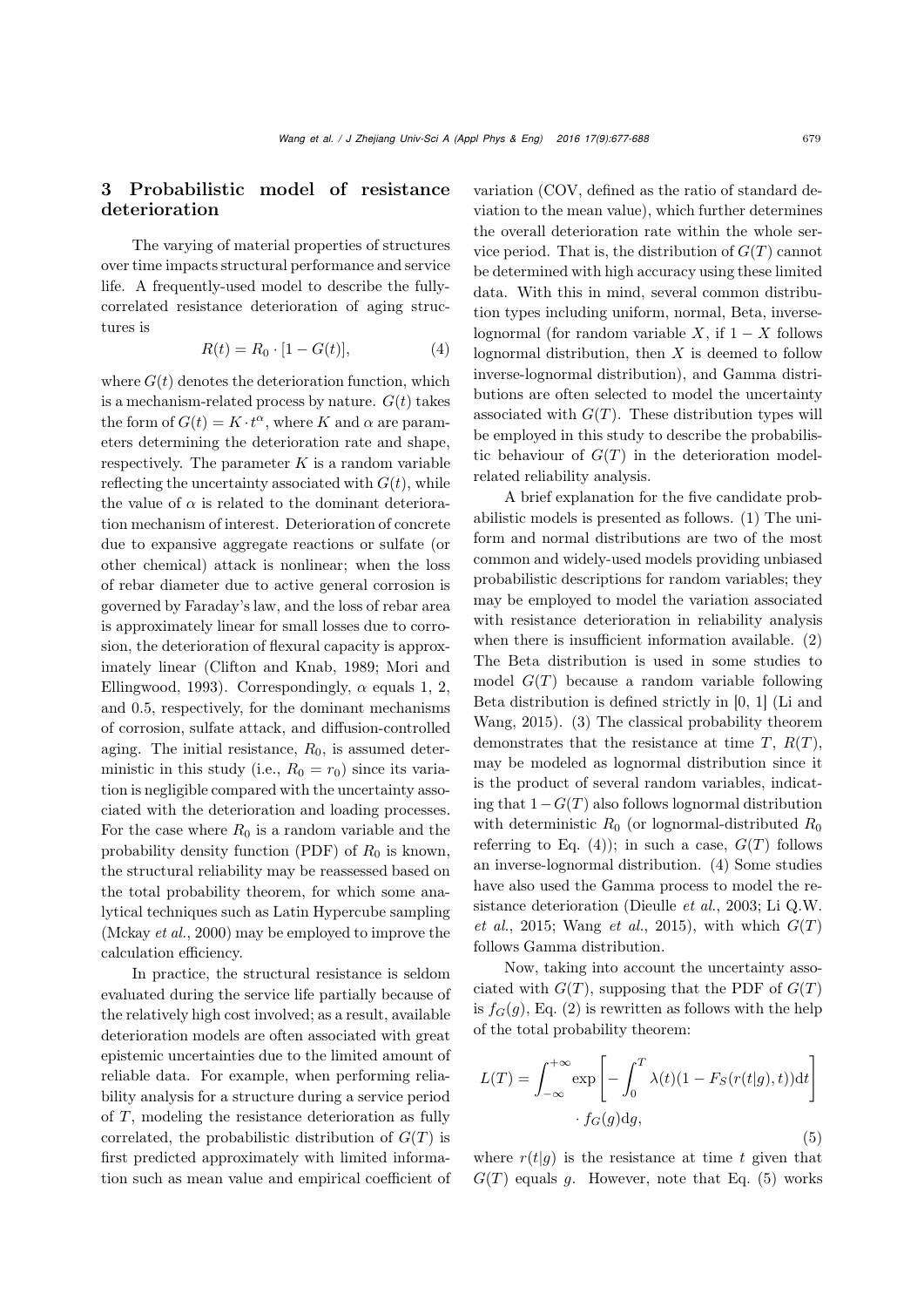only in terms of mathematical derivation; rather,  $G(T)$  should not be less than 0 for structures without maintenance or repair measures because the resistance process is non-increasing, nor be greater than 1 because the resistance of a structure never become a negative value. Thus, Eq. (5) is rewritten as

$$
L'(T) = \int_0^1 \exp\left[-\int_0^T \lambda(t)(1 - F_S(r(t|g), t))dt\right]
$$

$$
\cdot f_G(g) dg.
$$
 (6)

With Eq.  $(6)$ ,

$$
\lim_{T \to 0} P_{f}'(T) = 1 - \int_{0}^{1} \exp(0) f_{G}(g) dg
$$
  
= 1 - F<sub>G</sub>(1) + F<sub>G</sub>(0), (7)

where  $P'_{\rm f}(T) = 1 - L(T)$ , and  $F_G(\cdot)$  is the CDF of  $C(T)$ . Eq. (7) implies that Eq. (6) more load to signifi- $G(T)$ . Eq. (7) implies that Eq. (6) may lead to significant error in structural reliability if  $1-F<sub>G</sub>(1)+F<sub>G</sub>(0)$ is non-negligible compared with the structural failure probability. For example, supposing that the mean value and COV of  $G(T)$ ,  $\mu_{G(T)}$  and  $c_{G(T)}$ , equal 0.2 and 0.4, respectively, if  $G(T)$  is modeled as normally distributed,  $1-F<sub>G</sub>(1)+F<sub>G</sub>(0)$  approximates 0.006 21, leading to a significant error when the structural failure probability is around 0.001 (corresponding to a reliability index of 3.1). In such cases, Eq. (6) is further revised as

$$
L_R(T) = \frac{L'(T)}{F_G(1) - F_G(0)}.\t\t(8)
$$

The item  $1/(F_G(1) - F_G(0))$  in Eq. (8) accounts for the truncated distribution of  $f_G(g)$  defined in [0, 1]; it is introduced so that  $\lim_{T\to 0} P_f^R(T) = 1 - \lim_{T\to 0} L_R(T) =$ 0. As will be demonstrated in Section 5.2, the structural reliability estimated by Eqs. (5) and (8) are close, while Eq. (6) may underestimate the reliability significantly with great COV of  $G(T)$  and short service period. Thus, the structural reliability or failure probability will be estimated using Eq. (8) in the following when  $G(T)$  is assumed as one of the five candidate probabilistic models.

## 4 Reliability assessment under incomplete deterioration information

Probability-based civil engineering problems are often associated with incomplete information due to the limits of available data (Ellingwood, 2005; Tang *et al.*, 2013; 2015). In terms of structural reliability analysis, from the viewpoint of deterioration model choice, it is noted that there are various possible solutions associated with different deterioration models and some of them may even be biased towards the non-conservative side. Since the structural reliability itself can be regarded as a random variable (Zhang *et al.*, 2010), whose uncertainty is related to the choice of probabilistic models of resistance or load, the objective is to select an appropriate approach to estimate the reliability properly.

For a set of candidate models  $\Omega = \{\text{uni} - \}$ form, normal, inverse-lognormal, Beta, Gamma}, let  $L_R(T|\omega_i)$  denote the structural reliability associated with the candidate distribution  $\omega_i$  from  $\Omega$ , where  $\Omega = {\omega_1, \omega_2, \ldots, \omega_k}$  (in this study,  $k = 5$ ). Traditionally, the concept of 'averaged reliability' is routinely used to account for the multiple choices of potential probabilistic models (Cao and Wang, 2014; Li D.Q. *et al.*, 2015). With this, using the Bayesian method,

$$
L_{\mathbf{a}}(T) = \sum_{j=1}^{k} q_j L_R(T|\omega_j), \tag{9}
$$

where  $\sum_{k=1}^{k}$  $\sum_{j=1}^{n} q_j = 1, L_a(T)$  is the averaged structural reliability, which is a robust estimate of structural reliability because it takes into account the possibility that each candidate deterioration model may be the realistic one. With Eq. (9), the failure probability,  $P_{f,a}(T)$ , equals  $1 - L_a(T)$ .

However, this traditional and well-documented method relies heavily on the weight of each candidate model,  $q_i$ . As a result,  $L_a(T)$  may be significantly biased when the selection of candidate models is empirical or inappropriate. In this regard, a new method is developed herein for the estimate of averaged reliability of aging structures with incomplete deterioration information.

As before, let  $f_G(g)$  denote the PDF of  $G(T)$ . Supposing that the mean value and standard deviation of  $G(T)$  are assessed as  $\mu$  and  $\sigma$ , respectively, we have

$$
E(G(T)) = \int_0^1 g \cdot f_G(g) \mathrm{d}g = \mu,\tag{10a}
$$

$$
E(G(T)^{2}) = \int_{0}^{1} g^{2} \cdot f_{G}(g) dg = \mu^{2} + \sigma^{2}, \quad (10b)
$$

where  $E(\cdot)$  denotes the mean value of the random variable in the bracket. Now we reconsider Eq. (5),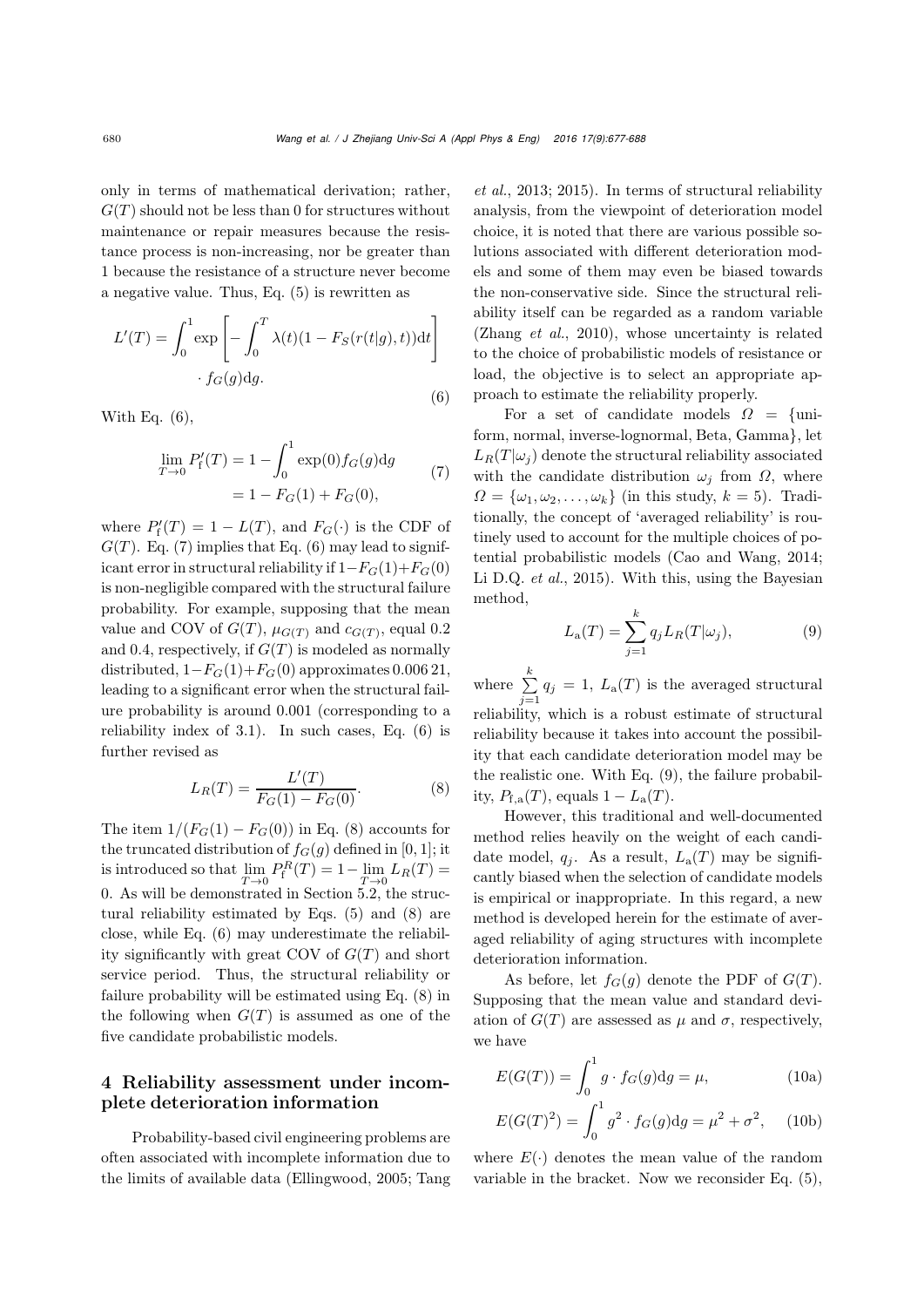which is rewritten as follows provided that  $G(T)$  is strictly defined in [0, 1]:

$$
L(T) = \int_0^1 h(g) \cdot f_G(g) \mathrm{d}g,\tag{11}
$$

where

$$
h(g) = \exp\left[-\int_0^T \lambda(t)(1 - F_S[R(t|g), t])dt\right].
$$
 (12)

Consider the Fourier expansion of  $h(g)$ , i.e.,

$$
h(g) = \frac{a_0}{2} + \sum_{m=1}^{\infty} [a_m \cos(mg\pi) + b_m \sin(mg\pi)], \tag{13}
$$

where

$$
a_j = \int_{-1}^{1} h(g) \cos(jg\pi) \mathrm{d}g, \ j = 0, 1, 2, \cdots, \quad (14a)
$$

$$
b_j = \int_{-1}^{1} h(g) \sin(jg\pi) \mathrm{d}g = 0, \ j = 1, 2, \cdots, \ (14b)
$$

in which  $h(-g) = h(g)$  for ∀g ∈ [0,1]. By noting that for any real number x,  $\cos x = (e^{ix} + e^{-ix})/2$ , where  $i = \sqrt{-1}$ , we have

$$
h(g) = \frac{a_0}{2} + \frac{1}{2} \sum_{m=1}^{\infty} a_m \left[ \exp(img\pi) + \exp(-img\pi) \right].
$$
\n(15)

Substituting Eq. (15) into Eq. (11),

$$
L(T) = \frac{a_0}{2} + \frac{1}{2} \sum_{m=1}^{\infty} a_m \left[ \phi(\mathrm{i}m\pi) + \phi(-\mathrm{i}m\pi) \right], \tag{16}
$$

where  $\phi(x)$  is the moment generating function of  $G(T)$ ,  $\phi(x) = E\left(e^{G(T) \cdot x}\right)$  ( $\phi(ix)$  is called the char-<br>extensitie function of  $G(T)$ ). A generalized form of acteristic function of  $G(T)$ ). A generalized form of  $\phi(x)$  is

$$
\phi(x) = \sum_{j=0}^{\infty} c_j x^j.
$$
 (17)

Since  $\phi(0) = 1$ ,  $c_0 = 1$ . Substituting Eq. (17) into Eq.  $(16)$ ,  $L(T)$  becomes

$$
L(T) = \frac{a_0}{2} + \sum_{m=1}^{\infty} \left( a_m \sum_{j=0}^{\infty} c_{2j} \cdot (m\pi)^{2j} (-1)^j \right).
$$
\n(18)

An important property of the moment generating function is that  $\phi^{(j)}(0) = E[G(T)^j]$  for  $j =$  $0, 1, 2, \dots$ , where  $\phi^{(j)}(x)$  is the jth order derivative of  $\phi(x)$ . According to Eq. (17),  $\phi^{(j)}(0)$  =  $c_j \cdot j!$ . However,  $E[G(T)^j]$  for  $j > 2$  remains unaddressed because of the incomplete probabilistic information of  $G(T)$ . Generally,  $E[G(T)^{j}]$  declines as j increases, and  $E[G(T)^j] \rightarrow 0$  when  $j \to \infty$ . Moreover,  $E[G(T)^{j+1}]/E[G(T)^{j}]$  increases with j and  $\sup \{E[G(T)^{j+1}]/E[G(T)^{j}]\} = 1$  (see<br>Appendix A for detailed explanation). With this Appendix A for detailed explanation). With this,  $E[G(T)^{j+1}]/E[G(T)^{j}]$  is expected to take the form of

$$
\frac{E[G(T)^{j+1}]}{E[G(T)^{j}]} = 1 - \exp(\gamma_1 \cdot j + \gamma_2), j = 0, 1, \cdots, (19)
$$

where the two parameters,  $\gamma_1$  and  $\gamma_2$ , are obtained as follows according to Eq. (10):

$$
\gamma_1 = \ln\left(1 - \frac{\mu^2 + \sigma^2}{\mu}\right) - \ln(1 - \mu),\qquad(20a)
$$

$$
\gamma_2 = \ln(1 - \mu). \tag{20b}
$$

Thus,

$$
E[G(T)^{j}] = \prod_{k=0}^{j-1} [1 - \exp(\gamma_1 k + \gamma_2)].
$$
 (21)

With Eq. (21), the parameters  $c_j$  ( $j \geq 1$ ) can be determined as

$$
c_j = \frac{\phi^{(j)}(0)}{j!} = \frac{\prod_{k=0}^{j-1} \left[1 - \exp(\gamma_1 k + \gamma_2)\right]}{j!}.
$$
 (22)

Substituting Eq. (22) into Eq. (18), it is seen that all the parameters in Eq. (18) have been addressed, with which Eq. (18) is ready for structural reliability analysis taking into consideration the uncertainty associated with the resistance deterioration, providing the mean value and standard deviation of  $G(T)$ . In summary, Eq. (18) is the proposed averaged timedependent reliability of aging structures in the presence of incomplete deterioration information, which is independent of the probability mass (weight) of the candidate deterioration models. The solution of Eq. (18) is discussed in Appendix B and the application of Eq. (18) is found in Section 5.3.

Finally, it is emphasized that in many cases, the expression of  $h(g)$  can be simplified with no integral operation involved so that the efficiency of Eq. (18) can be significantly improved. For the case where the load process is stationary, and each load effect follows an Extreme type I distribution (if the mean value and standard deviation of load effect are  $\mu<sub>S</sub>$ and  $\sigma_S$ , respectively, then  $a = \sqrt{6}\sigma_S/\pi$  and  $m =$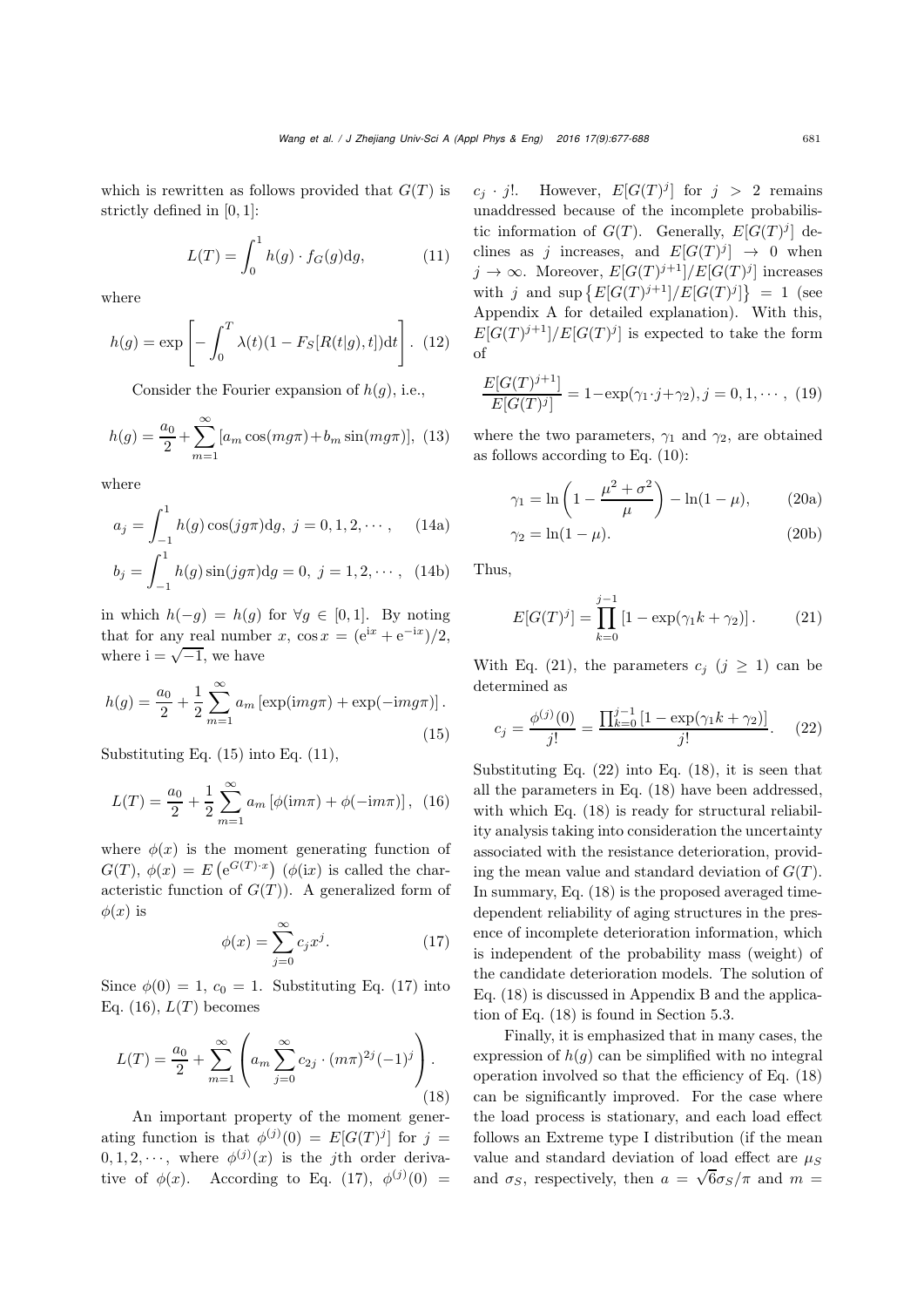$\mu_S-0.5772a$ ) with position parameter of m and scale parameter of  $a, h(g)$  is simplified as follows with the assumption of linear deterioration (Wang *et al.*, 2016):

$$
h(g) = \exp(-\lambda \cdot \xi),\tag{23}
$$

where

$$
\xi = \begin{cases} \exp\left(\frac{m - r_0}{a}\right)T, & g = 0, \\ \exp\left(\frac{m - r_0}{a}\right)\frac{aT}{r_0g}\left[\exp\left(\frac{r_0g}{a}\right) - 1\right], & g \neq 0. \end{cases}
$$
\n(24)

Further, taking into account the nonstationarity in load process, if the mean value of load increases linearly with time, i.e.,  $\mu_S(t) = \mu_S(0) +$  $\kappa_m t$ , while the standard deviation is constant,  $\xi$  is revised as

$$
\xi = \exp\left(\frac{m_0 - r_0}{a}\right) \frac{aT}{r_0 g + \kappa_m T} \times \left[\exp\left(\frac{r_0 g + \kappa_m T}{a}\right) - 1\right],
$$
\n(25)

where  $m_0 = \mu_S(0) - 0.5772a$ . Next, if the mean occurrence rate of load increases linearly with time,  $\lambda(t) = \lambda_0 + \kappa_\lambda t$ , while its mean value and standard deviation are constant,  $h(q)$  is rewritten as (Wang *et al.*, 2016)

$$
h(g) = \exp(-\lambda_0 \cdot \xi - \kappa_\lambda \cdot \psi), \tag{26}
$$

where

$$
\psi = \begin{cases} \exp\left(\frac{m-r_0}{a}\right) \cdot \frac{1}{2}T^2, & g = 0, \\ \exp\left(\frac{m-r_0}{a}\right) \left\{ \exp\left(\frac{r_0 g}{a}\right) \cdot \left[\frac{aT^2}{r_0 g} - \left(\frac{aT}{r_0 g}\right)^2 \right] + \left(\frac{aT}{r_0 g}\right)^2 \right\}, & g \neq 0. \end{cases}
$$
\n(27)

It is seen that the simplified expressions of  $h(g)$  as in Eqs. (23) and (26) are beneficial for finding the coefficient parameters  $a_j$  in Eq. (14).

#### 5 Illustrative examples

#### 5.1 Structural configuration

The role of deterioration model choice in structural time-dependent reliability and the application of Eq. (18) are illustrated in this section using several simple parametric examples. The structural initial resistance is assumed to be deterministic and equal to 1.05 times of  $R_n$  ( $R_n$  is the nominal or code-specified resistance). The dead load, D, equals its nominal value  $(D_n)$ , and the variability of D is assumed to have a negligible impact on reliability in comparison with the uncertainty in the time-varying live load. The mean load occurrence rate of the live load is set equal to 1/year, and a reference period of 40 years is considered in our analysis. The deterioration function,  $G(40)$ , is assumed to have a mean value of 0.2 or 0.4 at 40 years (i.e., Mean $[G(40)] = 0.2$  or 0.4). Taking into account the non-stationarity in the live load  $(L)$ , the mean value of  $L, \mu_L$ , is assumed to vary linearly in time:

$$
\mu_L(t) = (0.4 + 0.005t) \cdot L_n, \tag{28}
$$

where  $L_n$  is the nominal live load. Eq. (28) implies that the mean value of the live load increases from  $0.4L_n$  at initial time to  $0.6L_n$  at the end of 40 years. The live load is assumed to follow the Extreme type I distribution with standard deviation being  $0.12L_n$ constantly for all cases. The combination of nominal live load  $L_n$  and dead load  $D_n$  is considered according to the following design equation (ACI Committee, 2014):

$$
0.9R_{\rm n} = 1.2D_{\rm n} + 1.6L_{\rm n}.\tag{29}
$$

For simplicity, it is assumed that  $D_n = L_n$ . The structure is subjected to both live load and dead load, and since the dead load is assumed to be deterministic, whose effect can be subtracted from the resistance, the items  $F_S(R(t|g), t)$  in Eqs. (5), (6), and (8) should be replaced by  $F_S(R(t|g) - D, t)$ . Similarly, if Eq. (23) or (26) is used, Similarly, if Eq.  $(23)$  or  $(26)$  is used, the item  $\exp((m - r_0)/a)$  in Eqs. (24) and (27) should be replaced by  $\exp((m+D-r_0)/a)$  and  $\exp((m_0 - r_0)/a)$  in Eq. (25) should be modified as  $\exp((m_0 + D - r_0)/a).$ 

#### 5.2 Comparison of Eqs. (5), (6), and (8)

The difference between structural timedependent failure probabilities obtained from Eqs.  $(5)$ ,  $(6)$ , and  $(8)$  are presented in Fig. 1, assuming that the resistance degrades linearly to 0.6 times of initial resistance (i.e.,  $\mu_{G(40)} = 0.4$ ) with COV of  $G(40)$  being 0.2 or 0.4. In such cases, the Beta and uniform distributions satisfy that  $G(40)$  is defined in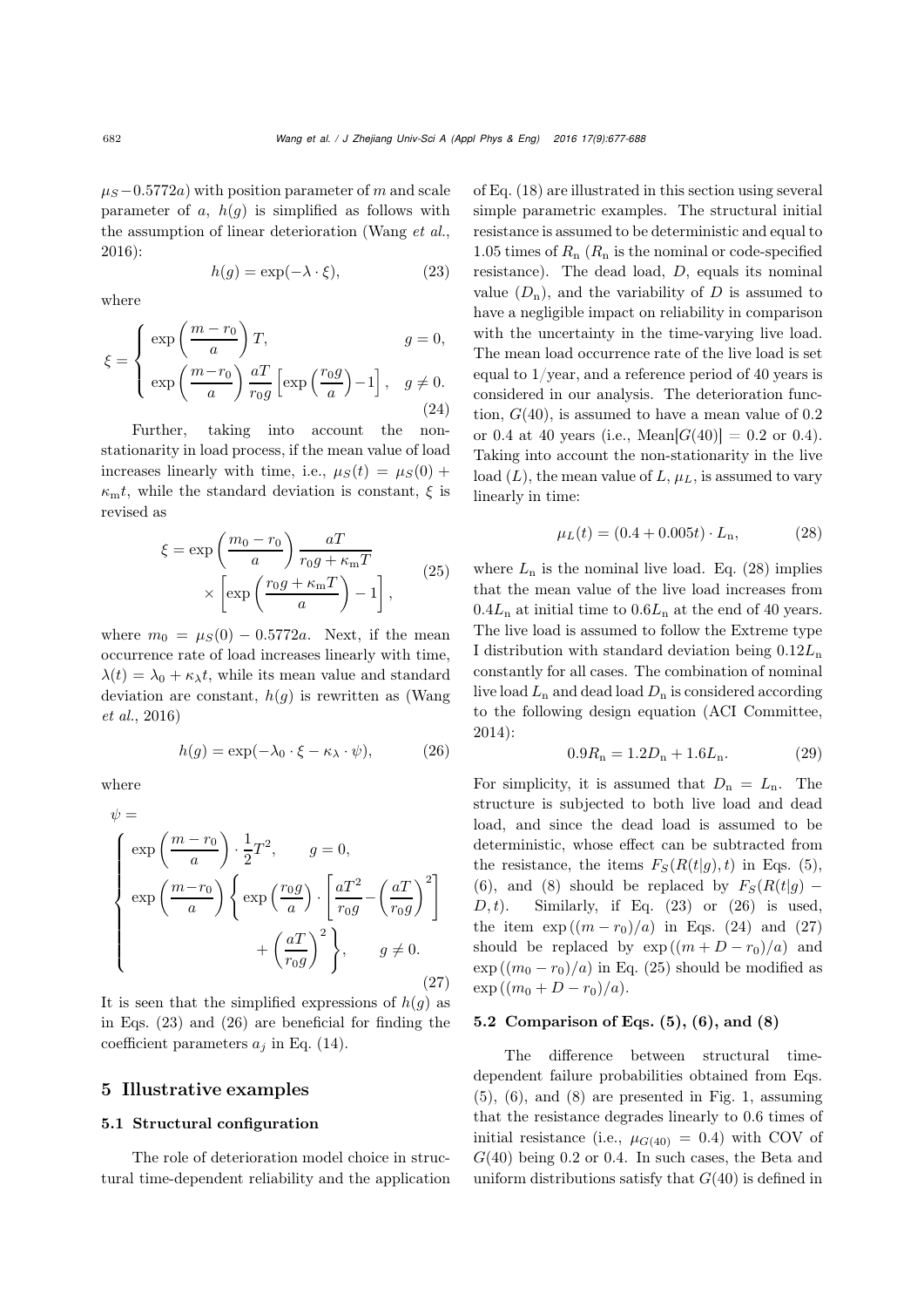

Fig. 1 Comparison of failure probabilities associated with different analysis methods: (a) normal distribution, (b) inverse-lognormal distribution, and (c) Gamma distribution

[0, 1] or a subdomain of [0, 1], and thus  $L(T)$ ,  $L'(T)$ ,<br>and  $L(T)$ , are conjugatively For parmel and inverse. and  $L_R(T)$  are equivalent. For normal and inverselognormal distribution types, it is seen from Fig. 1 that the failure probability may be overestimated using Eq. (6) and this overestimation is enhanced with greater COV of  $G(40)$ . This is explained by the fact that with Eq.  $(6)$  where  $G(40)$  was assumed to be defined in  $\mathbb{R} = (-\infty, +\infty)$ , the structural reliability will be underestimated since the probability of  $G(40) < 0$  or  $G(40) > 1$  is ignored in Eq. (6); such probability becomes larger as a result of the increment of the COV of  $G(40)$ . For example, for a

service period of 22 years, modeling  $G(40)$  as inverselognormal distributed with  $c_{G(40)}$  being 0.4,  $P'_{I}(22)$ <br>cause 0.010, about 68 times of  $I(22)$  and 87 times equals 0.019, about 68 times of  $L(22)$  and 87 times of  $L_R(22)$ . However, for the case of the Gamma distribution, the error among  $L(T)$ ,  $L'(T)$ , and  $L_R(T)$ is insignificant.

For all cases, the lines of  $L'(T)$  and  $L_R(T)$  are<br>set evenlopping indicating that the policibilities almost overlapping, indicating that the reliabilities obtained according to Eqs. (5) and (8) are very close. This means that when performing reliability analysis in engineering practice, one may choose either Eq.  $(5)$  or  $(8)$ . Moreover, it is seen that the structural failure probability increases with greater COV of  $G(40)$ , because the uncertainty associated with resistance becomes larger with greater value of  $c_{G(40)}$ , leading to a reduction in structural service reliability.

## 5.3 Reliability assessment under incomplete deterioration information

First, to investigate the impact that the choice of resistance deterioration model has on the timedependent probability of failure,  $P_f^R(T)$ , Fig. 2 plots<br>the structural failure probabilities for reference no the structural failure probabilities for reference periods up to 40 years, utilizing the five distribution types as discussed in Section 3. The mean value of  $G(40)$  is assumed to equal 0.2 or 0.4 while the COV of  $G(40)$ ,  $c_{G(40)}$ , is 0.2 or 0.4. For all cases, the resistance degrades linearly in time. It is seen that the failure probability increases with greater  $\mu_{G(40)}$ as expected, because more severely degraded resistance leads to larger service risk. The probabilities of failure associated with different deterioration models are close to each other when the COV of  $G(40)$ is small, regardless of the magnitude of the failure probability. This means that if the deterioration process is associated with small uncertainty, the choice of probabilistic model of resistance deterioration only has a slight impact on the structural reliability. However, with increasing  $c_{G(40)}$ , the difference between the reliabilities associated with different deterioration models becomes significant. Obviously, the structural reliability cannot be determined uniquely due to the multi-choice of deterioration models. For the case of  $\mu_{G(40)} = 0.2$ ,  $c_{G(40)} = 0.4$ , the failure probability associated with the Gamma distributed  $G(40)$  is the largest, followed by those associated with Beta, normal, inverse-lognormal, and uniform distributions. However, comparing Figs. 2c and 2d,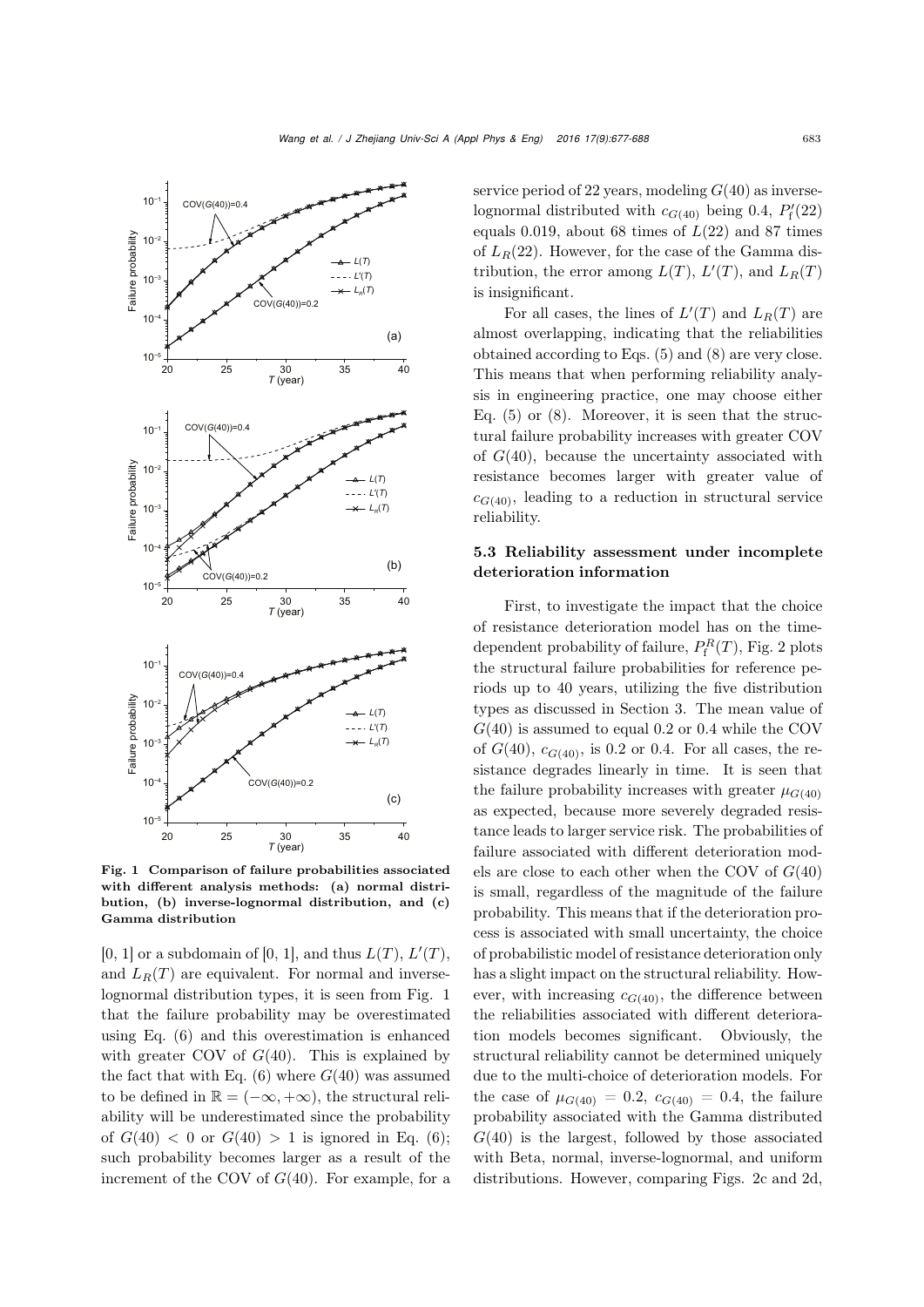

Fig. 2 Dependence of failure probability on resistance deterioration: (a)  $\mu_{G(40)} = 0.2, c_{G(40)} = 0.2$ ; (b)  $\mu_{G(40)} = 0.4$ ,  $c_{G(40)} = 0.2$ ; (c)  $\mu_{G(40)} = 0.2$ ,  $c_{G(40)} = 0.4$ ; (d)  $\mu_{G(40)} = 0.4$ ,  $c_{G(40)} = 0.4$ 

it is found that the Gamma distribution for  $G(40)$ does not produce the greatest failure probabilities for all cases; in fact, among the five candidate probability models of deterioration, no such model exists which always leads to the greatest or smallest failure probability.

Corresponding to the four cases shown in Fig. 2, the averaged time-dependent failure probabilities,  $P_f(T)$  (Eq. (18)), for service periods up to 40 years are presented in Fig. 3, where the up and low bounds of  $P_{f,a}(T)$  are also plotted for the purpose of comparison. According to Eq. (9),  $\min_{j=1}^k L_R(T|\omega_j) \leq L(T) \leq \max_{j=1}^k L_R(T|\omega_j)$  $L_a(T) \leq \max_{j=1}^k L_R(T|\omega_j)$ , and thus the up and  $\lim_{L \to \infty} \text{hom}(\Omega)$  and  $L_m(T|\omega_j)$  and low bounds of  $P_{f,a}(T)$  are  $1 - \min_{j=1}^k L_R(T|\omega_j)$  and  $1 - \max_{k=1}^k (T|\omega_k)$  reconcilium Concretively  $1 - \max_{j=1}^{k} L_R(T|\omega_j)$ , respectively. Generally, with the service period fixed,  $P_{f,a}(T)$  varies because of the different choices of probabilistic mass (weight) of the candidate deterioration models (i.e.,  $q_i$  in Eq. (9)). For the case of small variation associated with  $G(40)$  (e.g.,  $c_{G(40)} = 0.2$ ), the difference between the two bounds of  $P_{f,a}(T)$  is negligible, which is consistent with the observation from Fig. 2 that the deterioration model choice has a slight impact on

the structural reliability if the COV of  $G(40)$  is small. However, as the uncertainty associated with  $G(40)$ increases, the difference between the up and low bounds of  $P_{f,a}(T)$  becomes increasingly significant. For instance, for a service period of 40 years, when  $\mu_{G(40)} = 0.2, c_{G(40)} = 0.4$ , the up bound of  $P_{f,a}(40)$ is 0.004 66, about 10 times of the low bound. For all cases,  $P_f(T)$  lies between the up and low bounds of  $P_{f,a}(T)$ , indicating that Eq. (18) provides a reasonable estimate of structural averaged reliability. For the case of small  $c_{G(40)}$ , the difference between  $P_f(T)$ and  $P_{f,a}(T)$  is expected to be insignificant since the up and low bounds of  $P_{f,a}(T)$  are very close; however, as the variation associated with the deterioration process increases, the two estimates of structural averaged failure probability,  $P_{f,a}(T)$  and  $P_f(T)$ , may become remarkably different. Keeping in mind that  $P_f(T)$  is independent of the probabilistic mass function of the candidate deterioration models, the structural averaged time-dependent reliability estimated using Eq. (18) is associated with reduced epistemic uncertainty, compared with the reliability obtained from Eq. (9).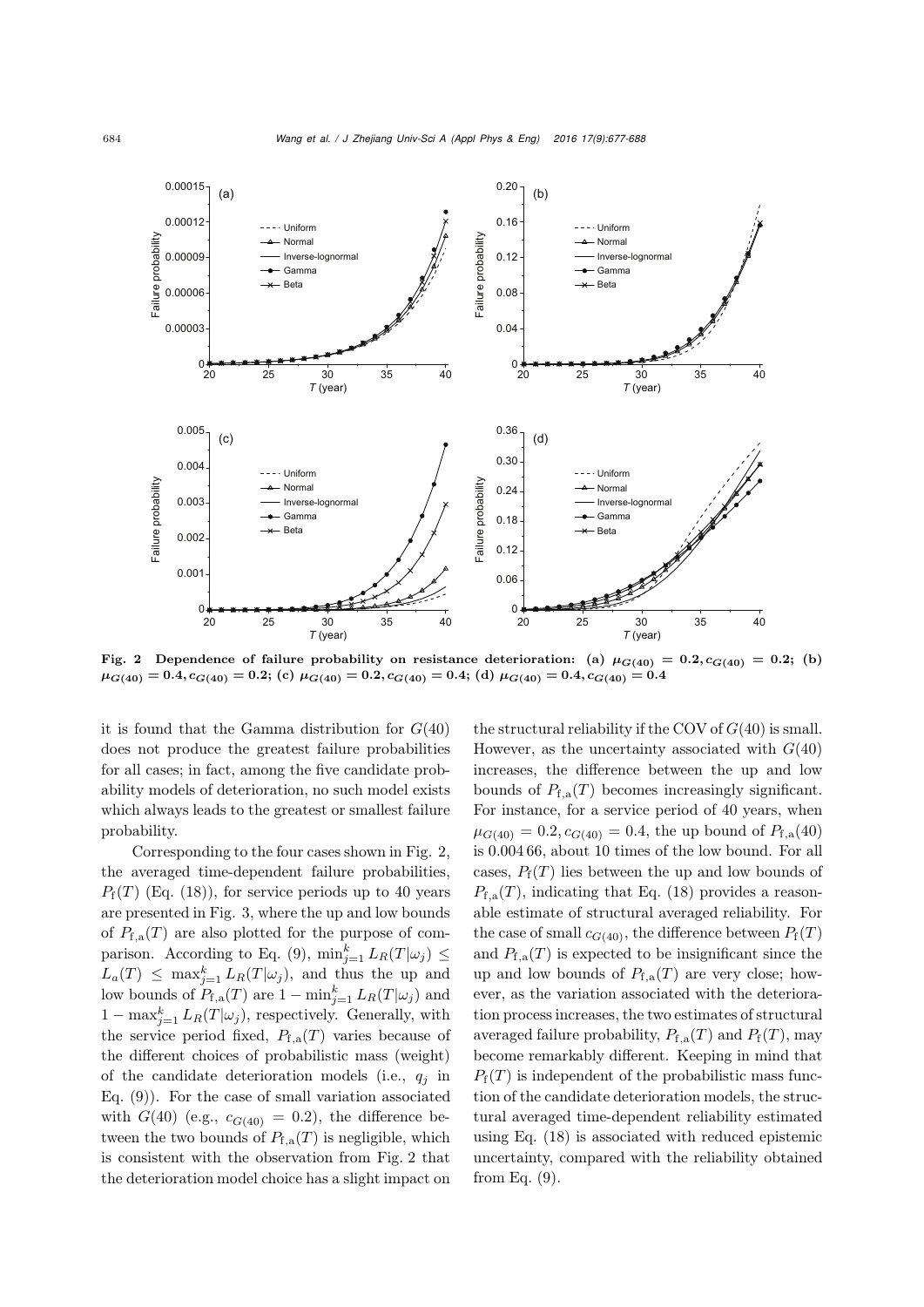

Fig. 3 Impact of resistance deterioration on structural averaged failure probability: (a)  $\mu_{G(40)} = 0.2, c_{G(40)} =$ 0.2; (b)  $\mu_{G(40)} = 0.4$ ,  $c_{G(40)} = 0.2$ ; (c)  $\mu_{G(40)} = 0.2$ ,  $c_{G(40)} = 0.4$ ; (d)  $\mu_{G(40)} = 0.4$ ,  $c_{G(40)} = 0.4$ 

#### 6 Conclusions

In this paper, the amount of error in structural time-dependent reliability introduced by different probabilistic models of resistance deterioration is investigated, and a novel method is developed for the estimate of averaged reliability under incomplete deterioration information. An illustrative structure is studied by comparing the reliabilities associated with different deterioration models. Depending on the case investigated, the following conclusions can be drawn:

1. Employing the five common probabilistic models for resistance deterioration (namely uniform, normal, inverse-lognormal, Beta, and Gamma distributions), the reliability analysis method for aging structures is discussed. When the fully-correlated deterioration process is associated with small uncertainty, the choice of probabilistic models of resistance deterioration impacts the structural reliability slightly. However, with the increase of the variation associated with resistance deterioration, the reliabilities associated with different deterioration models differ significantly. Moreover, no deterioration model exists that results in the greatest or smallest failure probability for all deterioration conditions. As a result, one should compare all the failure probabilities associated with different candidate deterioration models to obtain the maximum probability of failure for the service periods, which indeed provides a relatively conservative estimate of structural safety.

2. A new method is developed to estimate the averaged time-dependent reliability of aging structures. It is independent of the probabilistic mass scenario of the candidate deterioration models, and thus reduces the epistemic (knowledge-based) uncertainties associated with the model weight, providing a practical tool for evaluating the reliability of structures under incomplete deterioration information.

### Acknowledgements

The authors would like to thank Mr. Kai-rui FENG (Department of Civil Engineering, Tsinghua University) for his assistance in the programming.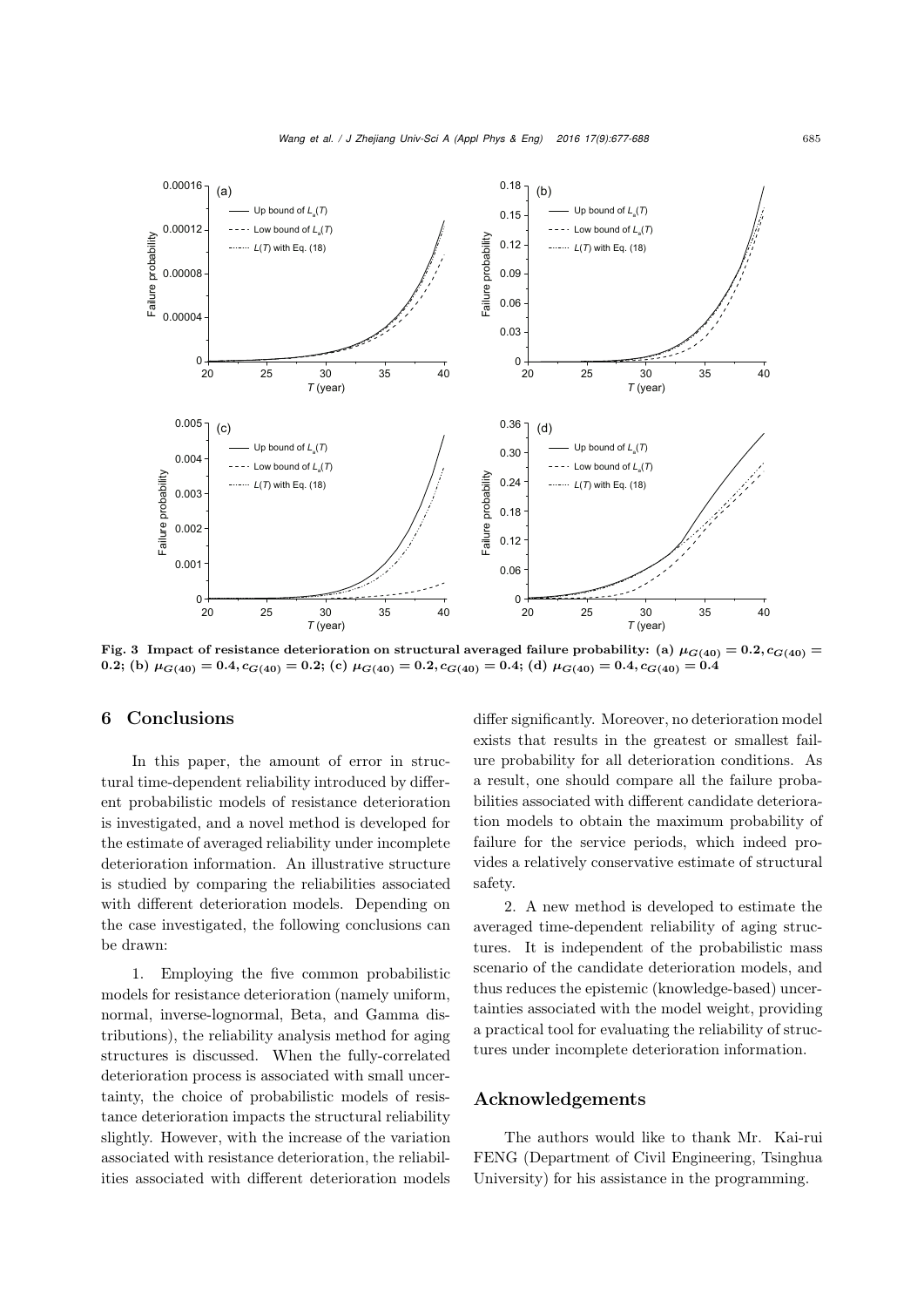#### References

- AASHTO (American Association of State Highway and Transportation Officials), 2008. The Manual for Bridge Evaluation. AASHTO, Washington DC, USA.
- ACI Committee, 2014. Building Code Requirements for Structural Concrete (ACI 318-08) and Commentary. American Concrete Institute, Farmington Hills, MI, USA.
- Cao, Z., Wang, Y., 2014. Bayesian model comparison and selection of spatial correlation functions for soil parameters. *Structural Safety*, 49:10-17. http://dx.doi.org/10.1016/j.strusafe.2013.06.003
- Clifton, J.R., Knab, L.I., 1989. Service Life of Concrete. Technical Report No. NUREG/CR-5466 and NISTIR-89-4086, Nuclear Regulatory Commission, Washington DC, USA. National Institute of Standards and Technology, Gaithersburg, USA.
- Comenetz, M., 2002. Calculus: the Elements. World Scientific Publishing Press, Singapore.
- Dieulle, L., Bérenguer, C., Grall, A., *et al.*, 2003. Sequential condition-based maintenance scheduling for a deteriorating system. *European Journal of Operational Research*, 150(2):451-461.
- http://dx.doi.org/10.1016/S0377-2217(02)00593-3 Ellingwood, B.R., 2005. Risk-informed condition assessment of civil infrastructure: state of practice and research issues. *Structure and Infrastructure Engineering*, 1(1):7- 18.

http://dx.doi.org/10.1080/15732470412331289341

- Enright, M.P., Frangopol, D.M., 1998. Service-life prediction of deteriorating concrete bridges. *Journal of Structural Engineering*, 124(3):309-317. http://dx.doi.org/10. 1061/(ASCE)0733-9445(1998)124:3(309)
- Gilbert, S., 1988. Linear Algebra and Its Applications. Harcourt Brace Jovanovich, USA.
- Hong, H., 2000. Assessment of reliability of aging reinforced concrete structures. *Journal of Structure Engineering*, 126(12):1458-1465. http://dx.doi.org/10.1061/(ASCE) 0733-9445(2000)126:12(1458)
- Li, D.Q., Zhang, L., Tang, X.S., *et al.*, 2015. Bivariate distribution of shear strength parameters using copulas and its impact on geotechnical system reliability. *Computers and Geotechnics*, 68:184-195. http://dx.doi.org/10.1016/j.compgeo.2015.04.002
- Li, Q.W., Wang, C., 2015. Updating the assessment of resistance and reliability of existing aging bridges with prior service loads. *Journal of Structural Engineering*,

141(12):04015072. http://dx.doi.org/10.1061/(asce)st.1943-541X.0001331

- Li, Q.W., Wang, C., Ellingwood, B.R., 2015. Timedependent reliability of aging structures in the presence of non-stationary loads and degradation. *Structural Safety*, 52:132-141.
	- http://dx.doi.org/10.1016/j.strusafe.2014.10.003
- Ma, Y.F., Zhang, J.R., Wang, L., *et al.*, 2013. Probabilistic prediction with Bayesian updating for strength degradation of RC bridge beams. *Structural Safety*, 44:102- 109.

http://dx.doi.org/10.1016/j.strusafe.2013.07.006

Mckay, M.D., Beckman, R.J., Conover, W.J., 2000. A comparison of three methods for selecting values of input variables in the analysis of output from a computer code. *Technometrics*, 42(1):55-61.

http://dx.doi.org/10.1080/00401706.2000.10485979

- Mohd, M.H., Paik, J.K., 2013. Investigation of the corrosion progress characteristics of offshore subsea oil well tubes. *Corrosion Science*, 67:130-141. http://dx.doi.org/10.1016/j.corsci.2012.10.008
- Mohd, M.H., Kim, D.K., Kim, D.W., *et al.*, 2014. A time-variant corrosion wastage model for subsea gas pipelines. *Ships & Offshore Structures*, 9(2):161-176. http://dx.doi.org/10.1080/17445302.2013.770724
- Mori, Y., Ellingwood, B.R., 1993. Reliability-based servicelife assessment of aging concrete structures. *Journal of Structural Engineering*, 119(5):1600-1621. http://dx. doi.org/10.1061/(ASCE)0733-9445(1993)119:5(1600)
- Mori, Y., Ellingwood, B.R., 2006. Reliability assessment of reinforced concrete walls degraded by aggressive operating environments. *Computer Aided Civil Infrastructure Engineering*, 21:157-170.
- MOT (Ministry of Transport of the People's Republic of China), 2011. Specification for Inspection and Evaluation of Load-bearing Capacity of Highway Bridges, JTG/T J21-2011. China Communications Press, China (in Chinese).
- Paik, J.K., Kim, D.K., 2012. Advanced method for the development of an empirical model to predict time-dependent corrosion wastage. *Corrosion Science*, 63:51-58. http://dx.doi.org/10.1016/j.corsci.2012.05.015
- Prince, P.J., Dormand, J.R., 1981. High order embedded Runge-Kutta formulae. *Journal of Computational & Applied Mathematics*, 7(1):67-75. http://dx.doi.org/10.1016/0771-050X(81)90010-3
- Saassouh, B., Dieulle, L., Grall, A., 2007. Online maintenance policy for a deteriorating system with random change of mode. *Reliability Engineering & System Safety*, 92(12):1677-1685.
- http://dx.doi.org/10.1016/j.ress.2006.10.017 Stewart, M.G., Mullard, J.A., 2007. Spatial time-dependent reliability analysis of corrosion damage and the timing of first repair for RC structures. *Engineering Structures*,
	- 29(7):1457-1464. http://dx.doi.org/10.1016/j.engstruct.2006.09.004
- Tang, X.S., Li, D.Q., Rong, G., *et al.*, 2013. Impact of copula selection on geotechnical reliability under incomplete probability information. *Computers and Geotechnics*, 49:264-278.

http://dx.doi.org/10.1016/j.compgeo.2012.12.002

Tang, X.S., Li, D.Q., Zhou, C.B., *et al.*, 2015. Copulabased approaches for evaluating slope reliability under incomplete probability information. *Structural Safety*, 52:90-99.

http://dx.doi.org/10.1016/j.strusafe.2014.09.007

Wang, C., Li, Q.W., Zou, A.M., *et al.*, 2015. A realistic resistance deterioration model for time-dependent reliability analysis of aging bridges. *Journal of Zhejiang University-SCIENCE A (Applied Physics & Engineering)*, 16(7):513-524.

http://dx.doi.org/10.1631/jzus.A1500018

Wang, C., Li, Q.W., Ellingwood, B.R., 2016. Timedependent reliability of aging structures: an approximate approach. *Structure and Infrastructure Engineering*, Online First.

http://dx.doi.org/10.1080/15732479.2016.1151447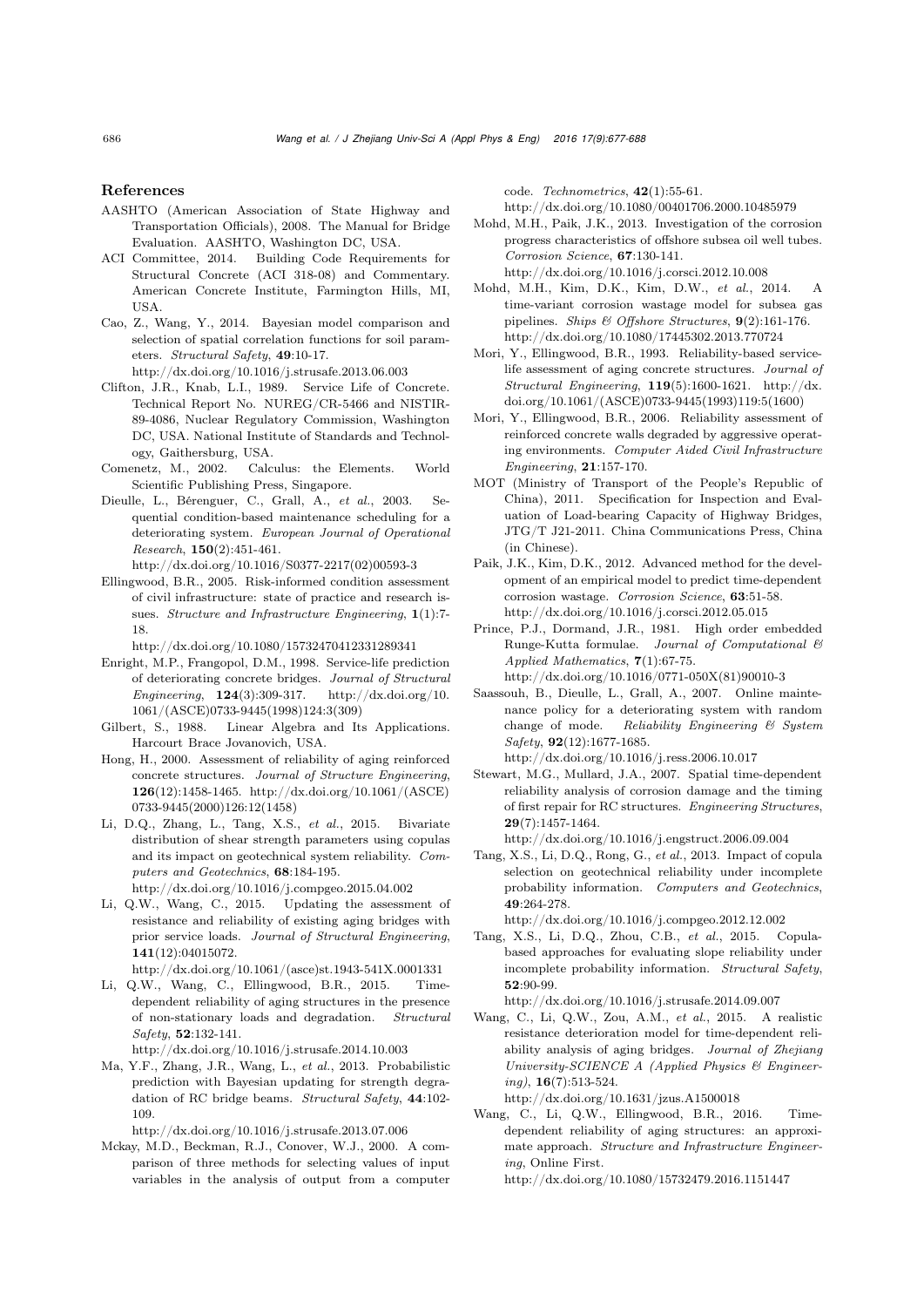Zhang, H., Mullen, R.L., Muhanna, R.L., 2010. Interval Monte Carlo methods for structural reliability. *Structural Safety*, 32(3):183-190. http://dx.doi.org/10.1016/j.strusafe.2010.01.001

## Appendix A: Properties of series  $E[G(T)^{j}]$

First, we briefly introduce the Cauchy-Schwarz inequality taking the form of integral (Gilbert, 1988).

For two functions  $s(q)$  and  $t(q)$  defined in domain  $D_0$ , we have

$$
\left[\int_{D_0} s(g)t(g)\mathrm{d}g\right]^2 \le \int_{D_0} s^2(g)\mathrm{d}g \cdot \int_{D_0} t^2(g)\mathrm{d}g, \text{ (A1)}
$$

where the equality holds if and only if  $s(q)$  and  $t(q)$ are linearly dependent. With this, letting  $D_0 =$ [0, 1],  $s(g) = \sqrt{g^{j+1}f_G(g)}$ , and  $t(g) = \sqrt{g^{j-1}f_G(g)}$ for  $j \geq 2$ ,

$$
\left[\int_0^1 g^j f_G(g) dg\right]^2 \le \int_0^1 g^{j+1} f_G(g) dg \cdot \int_0^1 g^{j-1} f_G(g) dg.
$$
\n(A2)

That is,

$$
\frac{E[G(T)^{j}]}{E[G(T)^{j-1}]} \le \frac{E[G(T)^{j+1}]}{E[G(T)^{j}]}, \quad j \ge 2.
$$
 (A3)

Eq. (A3) indicates that  $E[G(T)^{j+1}]/E[G(T)^{j}]$  increases with j. Moreover,

$$
\lim_{j \to \infty} \left| \frac{E[G(T)^{j+1}]}{E[G(T)^{j}]} - 1 \right| = \lim_{j \to \infty} \left| \frac{\int_0^1 g^j (1 - g) f_G(g) dg}{\int_0^1 g^j f_G(g) dg} \right|.
$$
\n(A4)

As  $j$  is large enough, there exist two positive constants  $\theta_1 \rightarrow 1^-$  and  $\theta_2 \rightarrow 1^-$  such that

$$
\lim_{j \to \infty} \int_0^1 g^j (1 - g) f_G(g) \mathrm{d}g
$$
\n
$$
= \lim_{j \to \infty} \int_{\theta_1}^1 g^j (1 - g) f_G(g) \mathrm{d}g,
$$
\n(A5a)

$$
\lim_{j \to \infty} \int_0^1 g^j f_G(g) \mathrm{d}g = \lim_{j \to \infty} \int_{\theta_2}^1 g^j f_G(g) \mathrm{d}g. \tag{A5b}
$$

With the 'mean value theorem for definite integrals' (Comenetz, 2002), there exists a constant  $\theta_3 \in (\theta_1, 1)$ which satisfies

$$
\lim_{j \to \infty} \int_{\theta_1}^1 g^j (1 - g) f_G(g) \mathrm{d}g
$$
\n
$$
= (1 - \theta_3) \lim_{j \to \infty} \int_{\theta_1}^1 g^j f_G(g) \mathrm{d}g.
$$
\n(A6)

Thus,

$$
\lim_{j \to \infty} \left| \frac{E[G(T)^{j+1}]}{E[G(T)^{j}]} - 1 \right| = \lim_{j \to \infty} |1 - \theta_3| = 0. \quad (A7)
$$

Now, by noting that  $E[G(T)^{j+1}]/E[G(T)^{j}] < 1$ , we have

$$
\sup \left\{ \frac{E[G(T)^{j+1}]}{E[G(T)^j]} \right\} = 1. \tag{A8}
$$

## Appendix B: Solving  $L(T)$  with Eq. (18)

First, Eq. (18) is rewritten as

$$
L(T) = \frac{a_0}{2} + \sum_{m=1}^{\infty} a_m f(m\pi),
$$
 (B1)

where

$$
f(x) = \sum_{j=0}^{\infty} c_{2j} x^{2j} (-1)^j = \sum_{j=0}^{\infty} \frac{\phi^{(2j)}(0)}{(2j)!} x^{2j} (-1)^j.
$$
\n(B2)

Obviously,  $f(x)$  is an even function and  $f(0) = 1$ . To obtain the values of  $f(x)$  for  $x = \pi, 2\pi, \dots$ , one may add the terms  $c_{2j} \cdot (m\pi)^{2j} (-1)^j$  directly according to Eq. (B2), which, unfortunately, may result in significant error in calculation; alternatively, one may employ the after-mentioned method.

The second derivative of  $f(x)$  is

$$
f''(x) = \sum_{j=2}^{\infty} \frac{\phi^{(2j)}(0)}{(2j-2)!} x^{2j-2} (-1)^j - \phi^{(2)}(0). \quad (B3)
$$

According to Eq. (19),

$$
\phi^{(2j)} = \phi^{(2j-2)} \cdot \left( 1 - \gamma_3 \gamma_4^{2j-1} - \gamma_3 \gamma_4^{2j-2} + \gamma_3^2 \gamma_4^{4j-3} \right),\tag{B4}
$$

where  $\phi^{(\cdot)} = \phi^{(\cdot)}(0)$ ,  $\gamma_3 = \exp(\gamma_2)$ , and  $\gamma_4 = \exp(\alpha)$ . With this Eq. (P2) becomes  $\exp(\gamma_1)$ . With this, Eq. (B3) becomes

$$
f''(x) = -(\mu^2 + \sigma^2) + \sum_{j=2}^{\infty} \frac{\phi^{(2j-2)}}{(2j-2)!} x^{2j-2} (-1)^j
$$
  

$$
- \sum_{j=2}^{\infty} \frac{\phi^{(2j-2)}}{(2j-2)!} \gamma_3 \gamma_4^{2j-1} x^{2j-2} (-1)^j
$$
  

$$
- \sum_{j=2}^{\infty} \frac{\phi^{(2j-2)}}{(2j-2)!} \gamma_3 \gamma_4^{2j-2} x^{2j-2} (-1)^j
$$
  

$$
+ \sum_{j=2}^{\infty} \frac{\phi^{(2j-2)}}{(2j-2)!} \gamma_3^2 \gamma_4^{4j-3} x^{2j-2} (-1)^j.
$$
  
(B5)